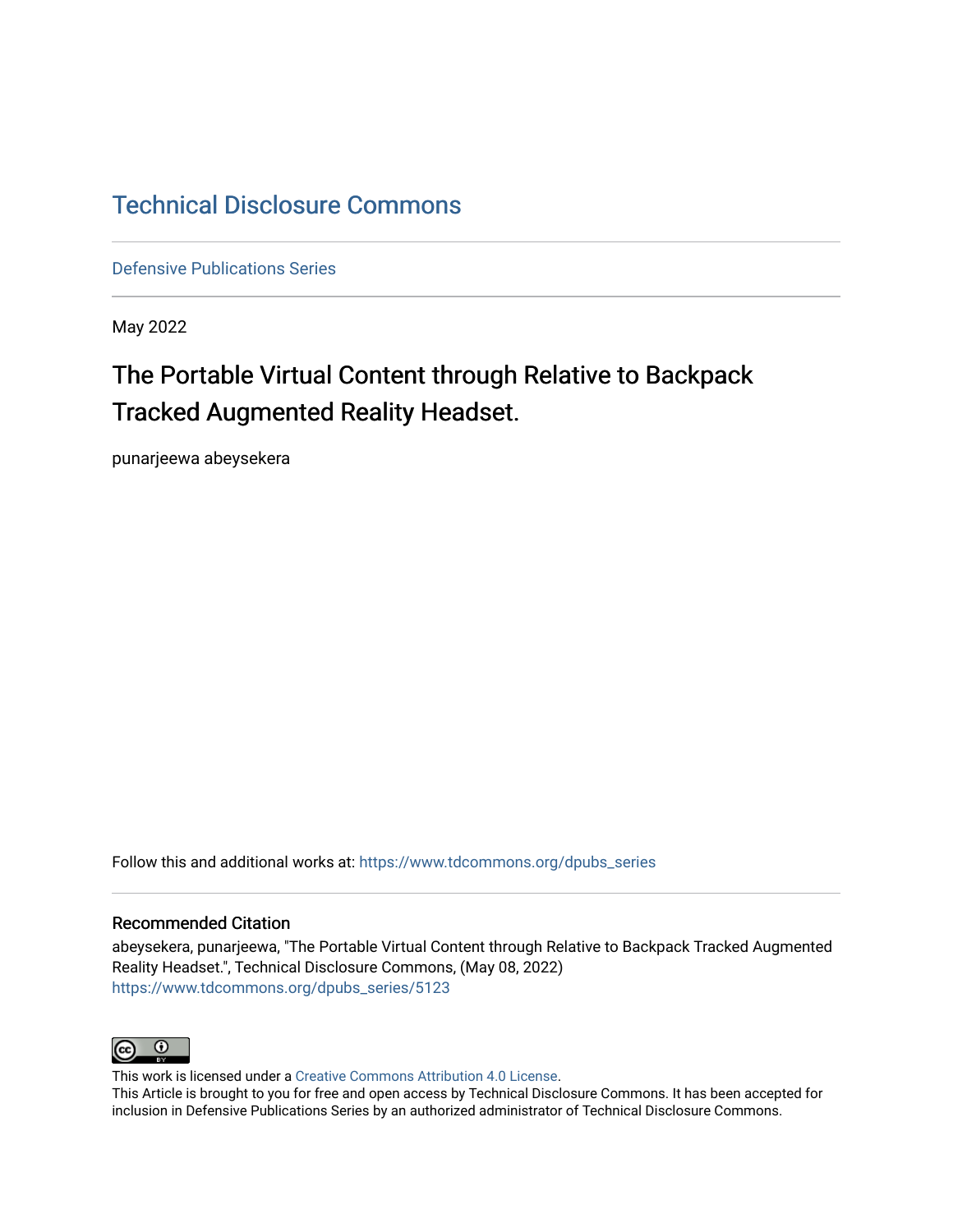The Portable Virtual Content through Relative to Backpack Tracked Augmented Reality Headset.

### ABSTRACT

This paper describes a method to enable a portable virtual content experience. The system utilized in this method contains a backpack mounted tracking camera, a backpack mounted mobile computer and an augmented realty headset fitted to a helmet. Prior to the virtual experience the user of this system wears the backpack and the helmet. Once this procedure is completed, the user can start to experience the virtual experience. The backpack mounted camera tracks the movements of the user wearing helmet in space. Thereby this camera will track the orientation of the augmented reality headset relative to the backpack. The backpack mounted mobile computer, through the camera recorded footages generates the corresponding virtual imagery of the virtual vision the user would see through the augmented reality headset as he or she orients the headset. This tracking relative to the backpack will enable the user to experience the virtual content surrounding his or her field of view when both the user is stationary and when on the move. Thereby making the virtual content portable.

#### THE DIAGRAMS

The diagrams of the components of the system and the space surrounding the user are given below.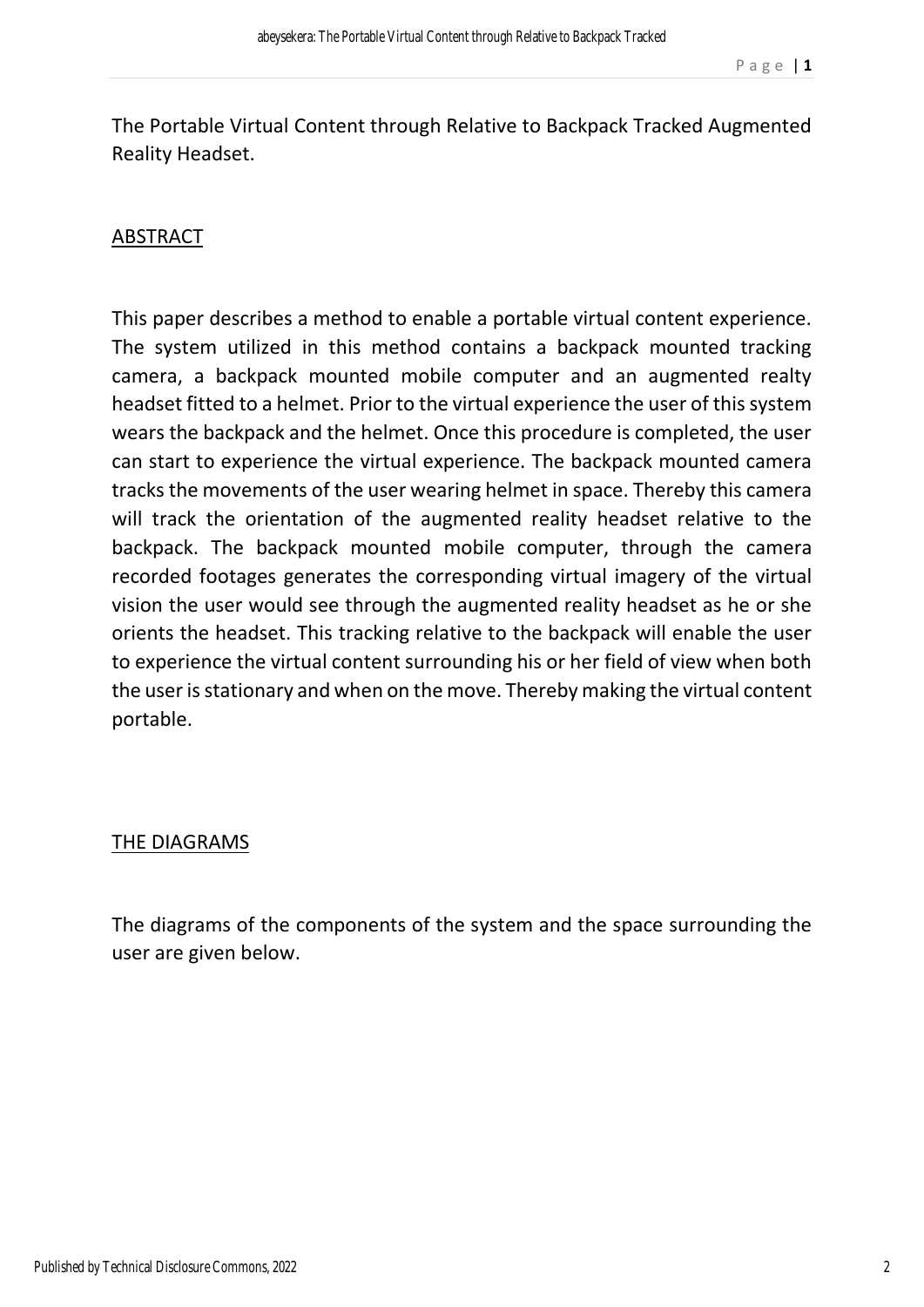

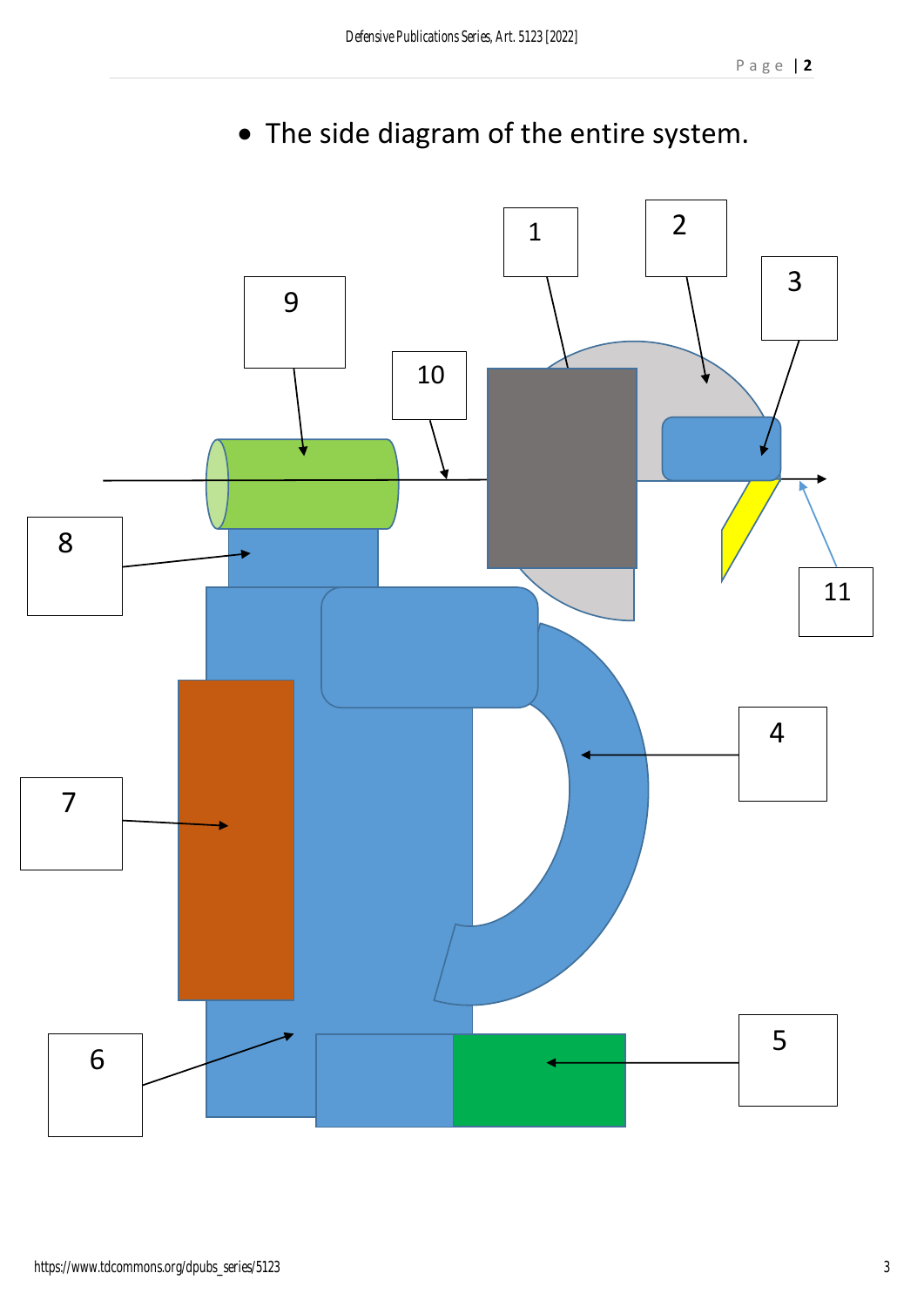The components of the entire system (side view)

Component one: the surface with markers.

Component two: the helmet.

Component three: the augmented reality headset.

Component four: the shoulder straps.

Component five: the waist straps.

Component six: the backpack.

Component seven: the mobile computer.

Component eight: the structure to mount the tracking camera.

Component nine: the tracking camera.

Component ten: the line going through the optical axis of the tracking camera lens.

Component eleven: the line going through the center of the helmet.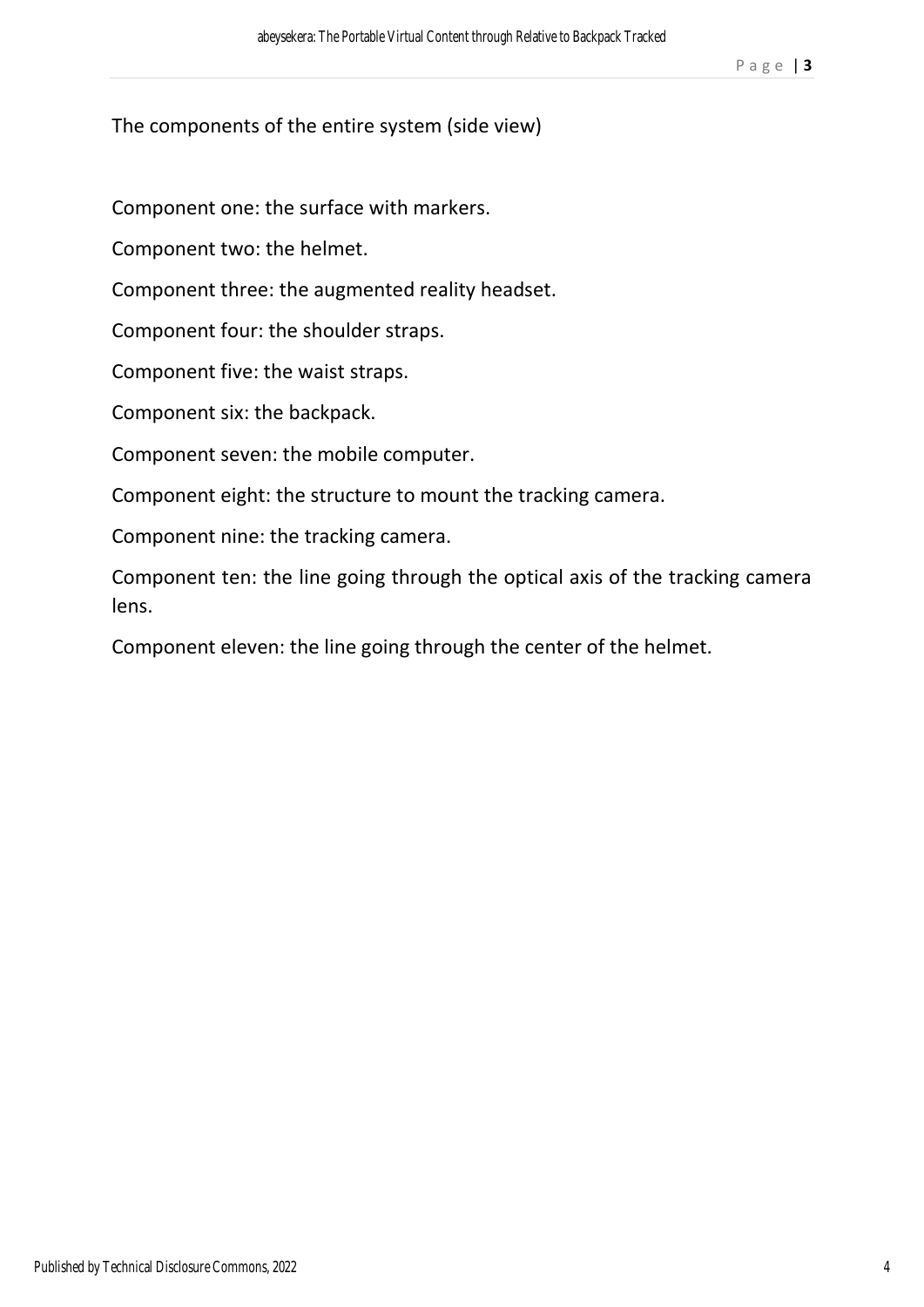• Side diagram of the helmet with the augmented reality headset fixed to the helmet.

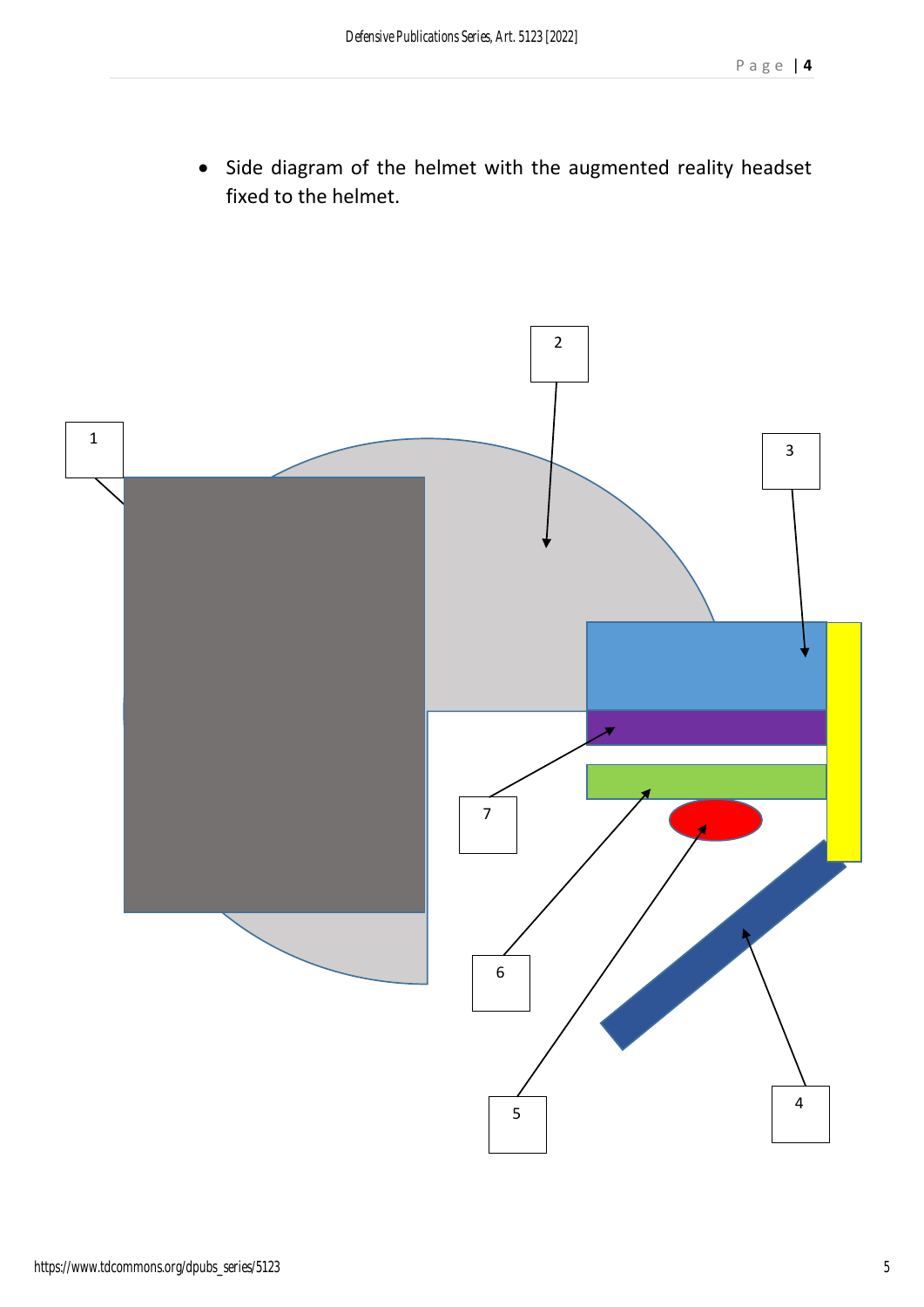Components of the helmet with the augmented reality headset part. (Side view)

Component one: the right side surface with markers.

Component two: the helmet.

Component three: the structure of the augmented reality headset to which the components are fixed.

Component four: the dual beam splitters.

Component five: the dual overhead focusing convex lens.

Component six: the dual overhead transparent material plates.

Component seven: the dual overhead displays.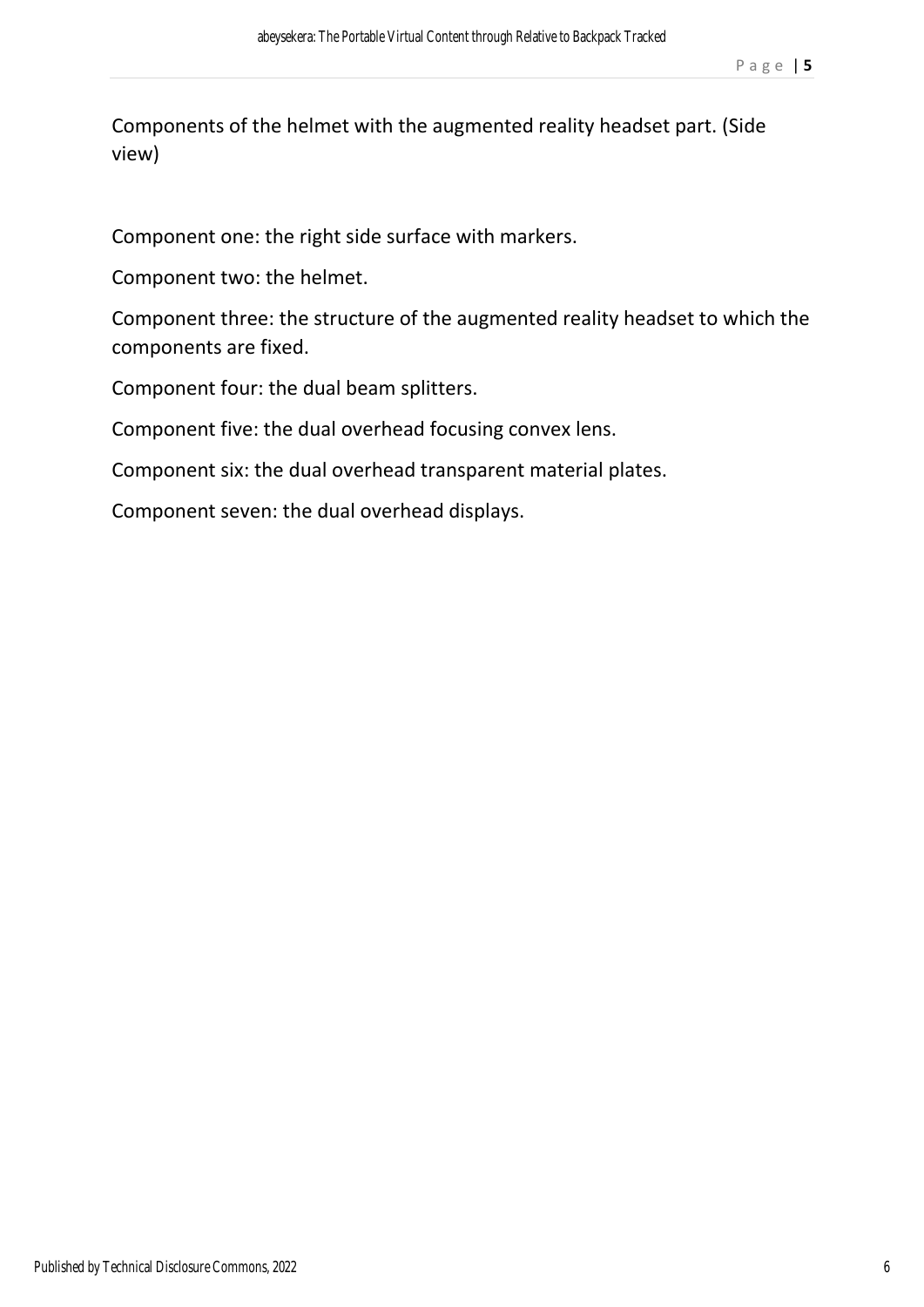The front diagram of the augmented reality headset.

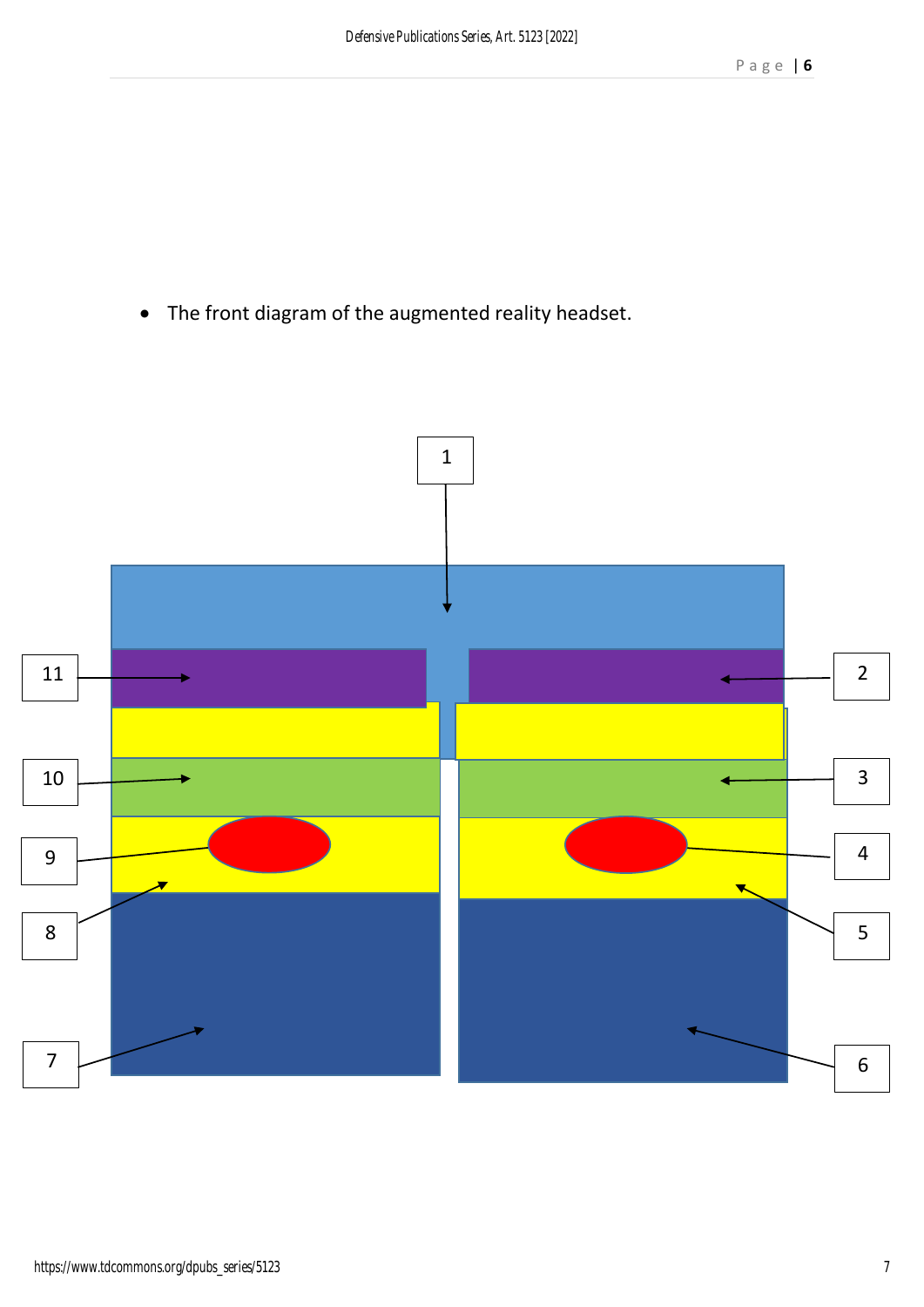Components of the front diagram of the augmented reality headset.

Component one: the structure of the augmented reality headset to which the components are fixed.

Component two: the left overhead display.

Component three: the left overhead transparent material plate.

Component four: the left overhead focusing convex lens.

Component five: the left structural part to which the left beam splitter is fixed.

Component six: the left beam splitter.

Component seven: the right beam splitter.

Component eight: the right structural part to which the right beam splitter is fixed.

Component nine: the right overhead focusing convex lens.

Component ten: the right overhead transparent material plate.

Component eleven: the right overhead display.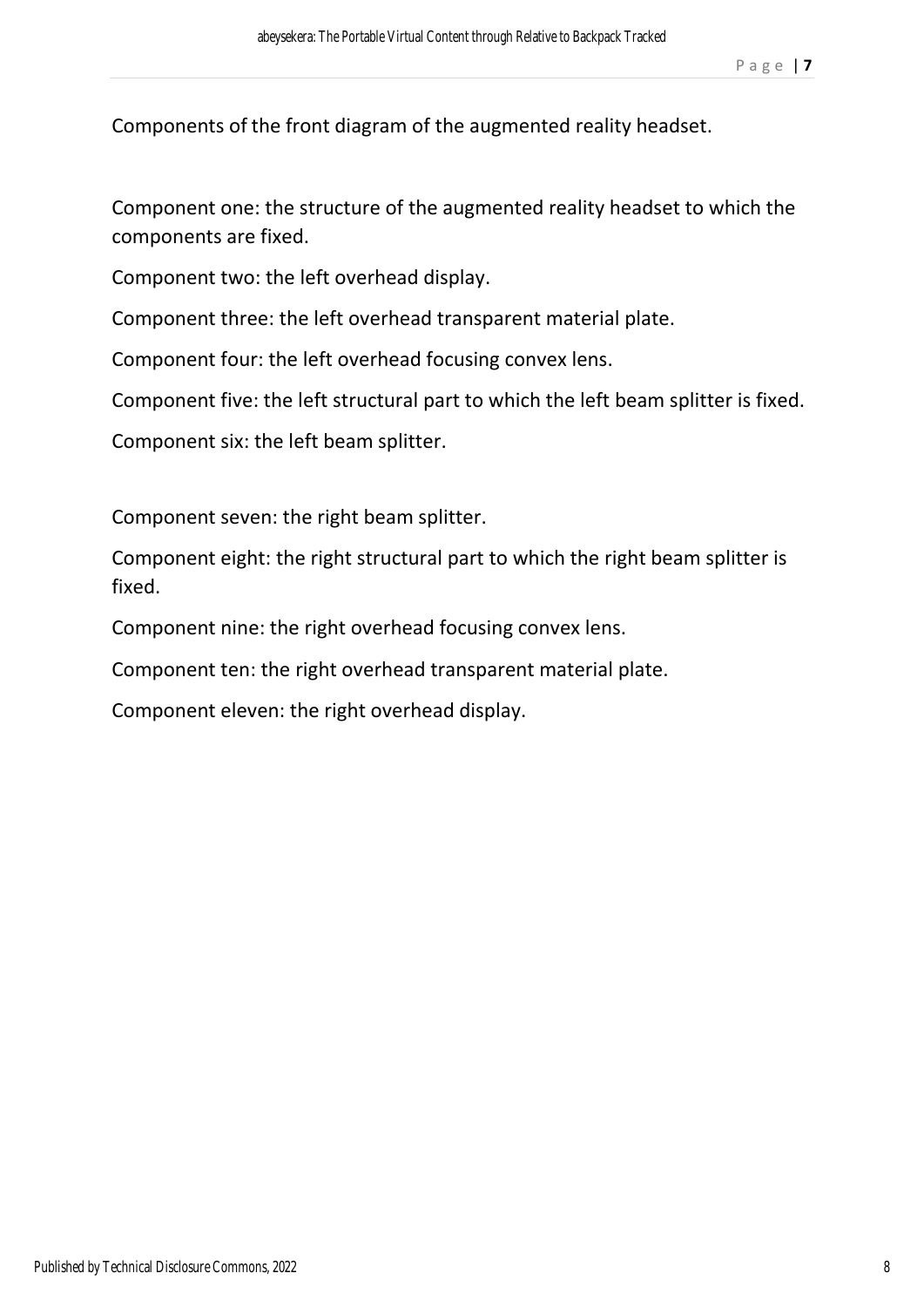• The top diagram of the entire system.

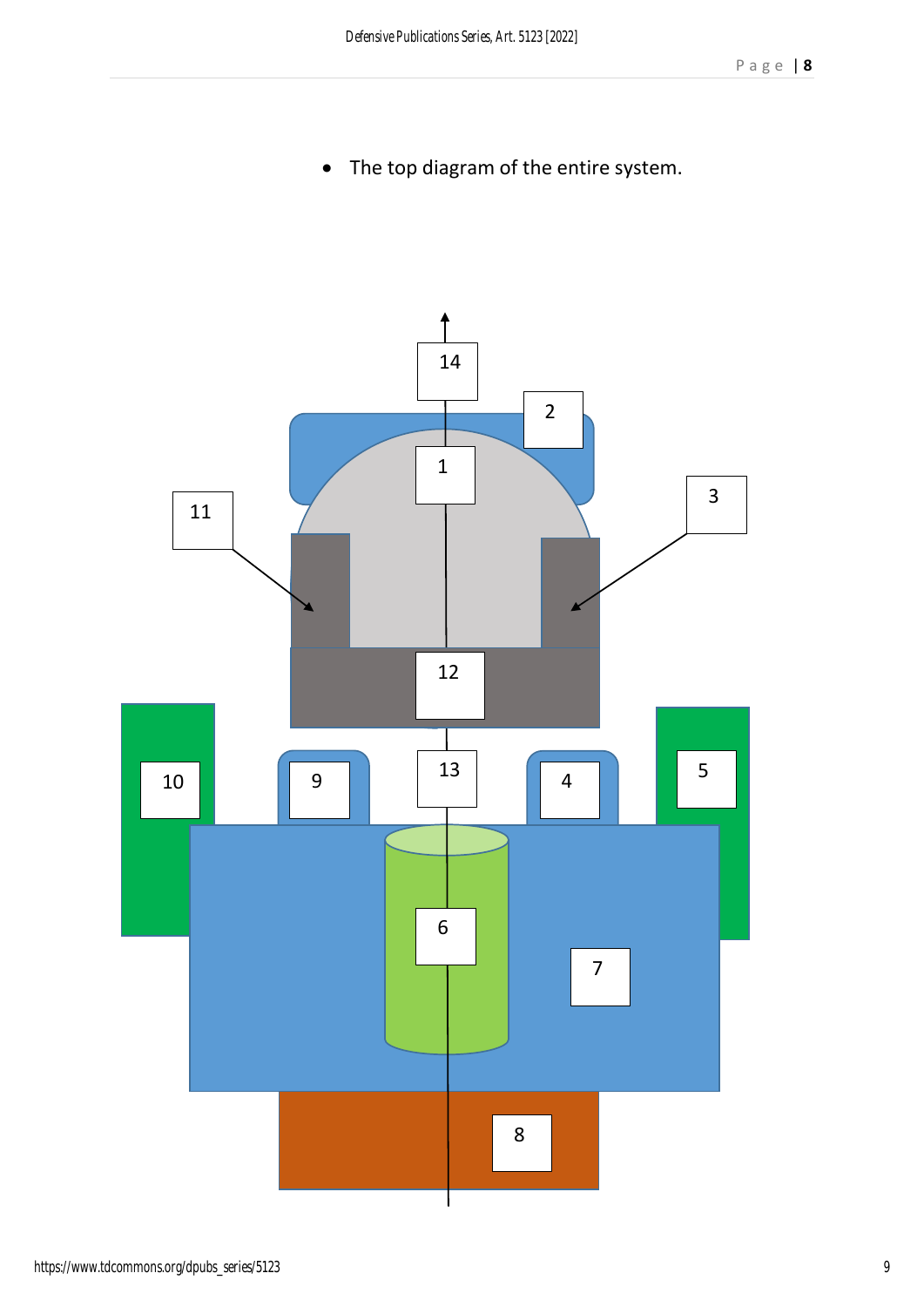The components of the entire system (top view)

Component one: the helmet.

Component two: the augmented reality headset.

Component three: the right side surface with markers.

Component four: the right shoulder strap.

Component five: the right waist strap.

Component six: the tracking camera.

Component seven: the backpack.

Component eight: the mobile computer.

Component nine: the left shoulder strap.

Component ten: the left waist strap.

Component eleven: the left side surface with markers.

Component twelve: the rear side surface with markers.

Component thirteen: the line going through the optical axis of the tracking camera lens.

Component fourteen: the line going through the center axis of the helmet.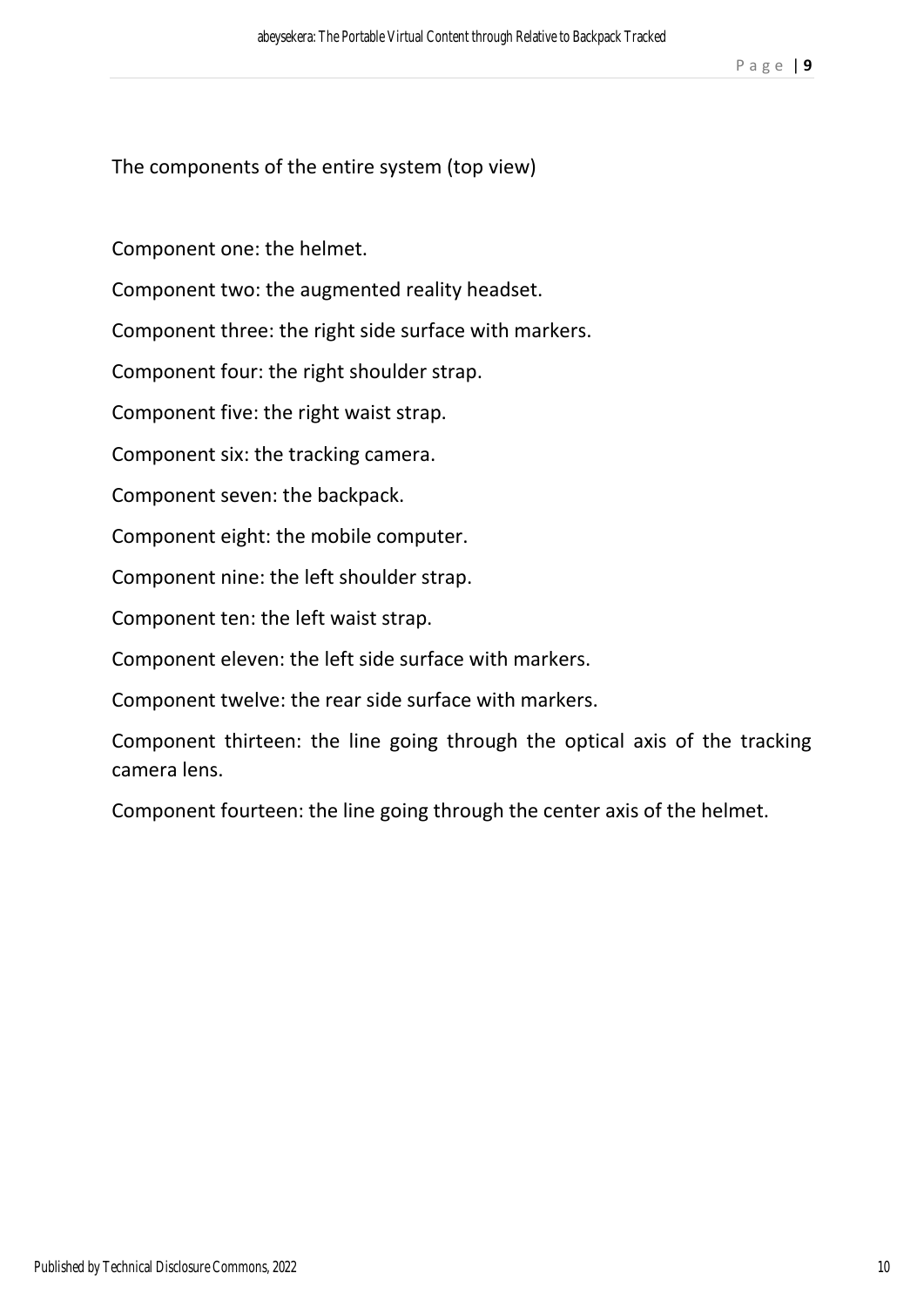The rear diagram of the helmet.

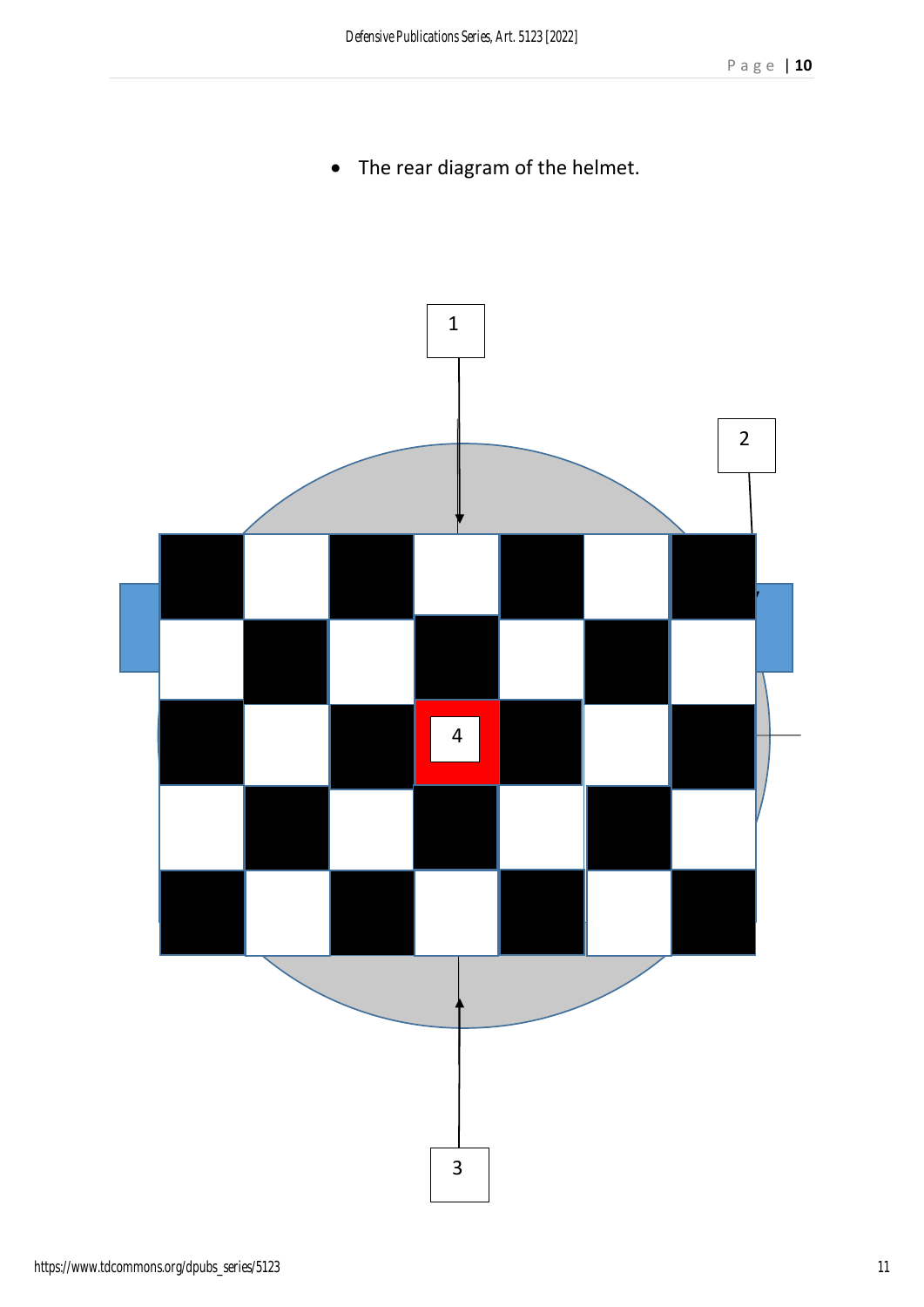The components of the rear diagram of the helmet.

Component one: the helmet.

Component two: the augmented reality headset.

Component three: the rear side surface with markers.

Component four: the center of the rear surface with markers.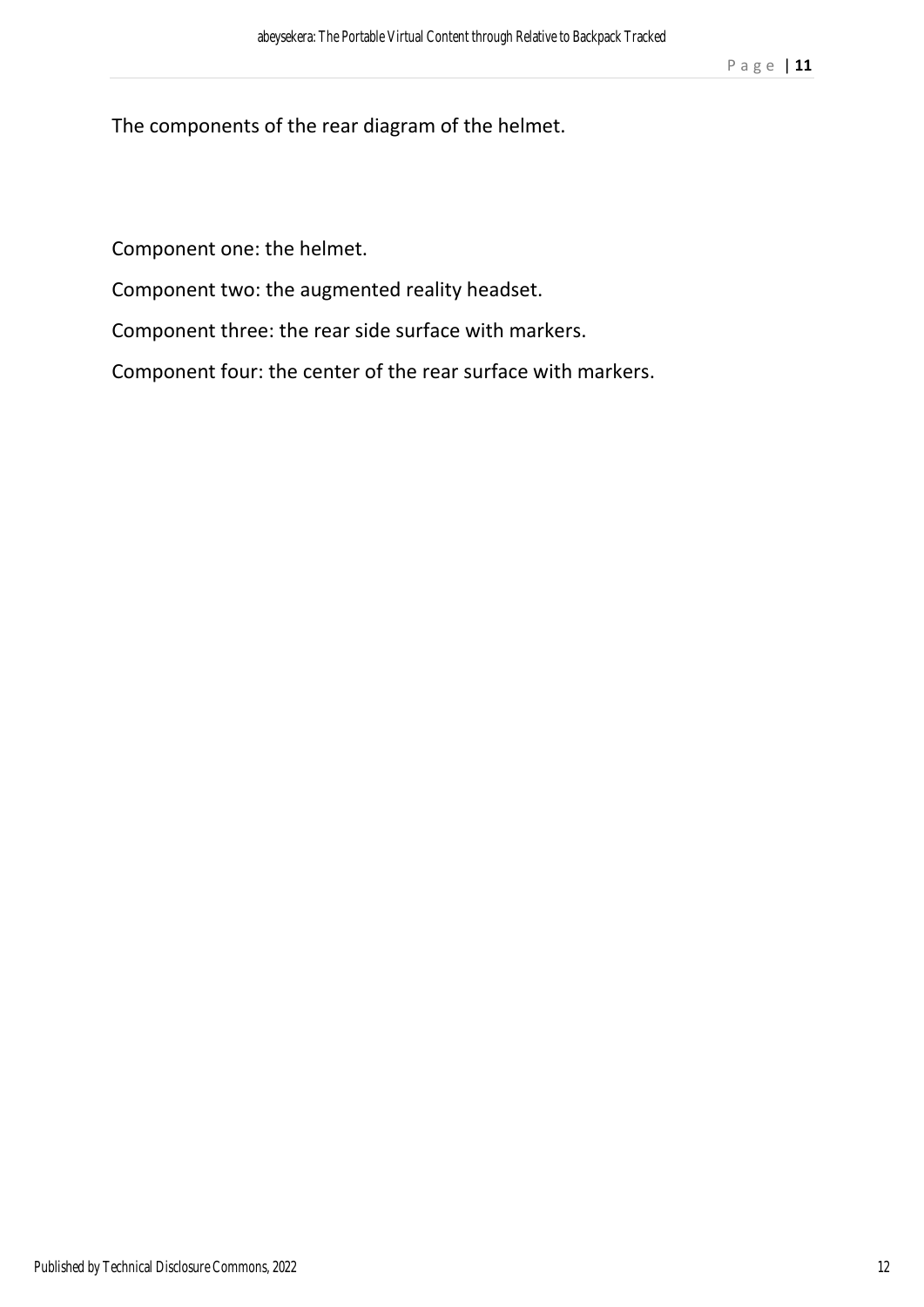The surrounding space.

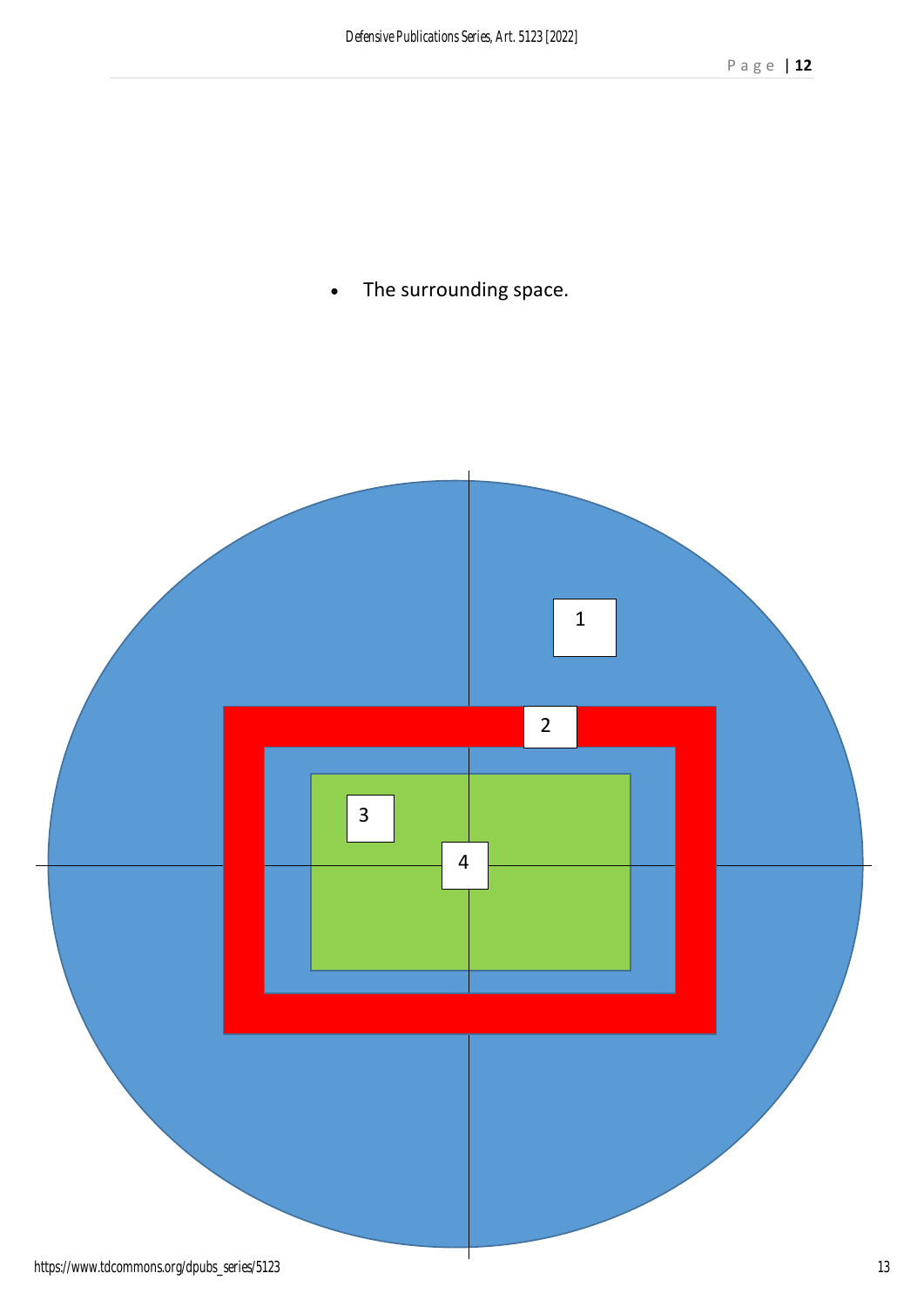The components of the surrounding space.

Component one: the blue colored space represents the space surrounding the user where the virtual content are augmented into.

Component two: the red colored rectangular boarder region represents the binocular overlap region equivalent of the field of view of the average human that will be positioned directly in front of the optical axis of the tracking camera.

Component three: the light green colored rectangular region represents the unobstructed view of the real world that will be positioned directly in front of the optical axis of the tracking camera.

Component four: the center of the unobstructed view of the real world rectangular region.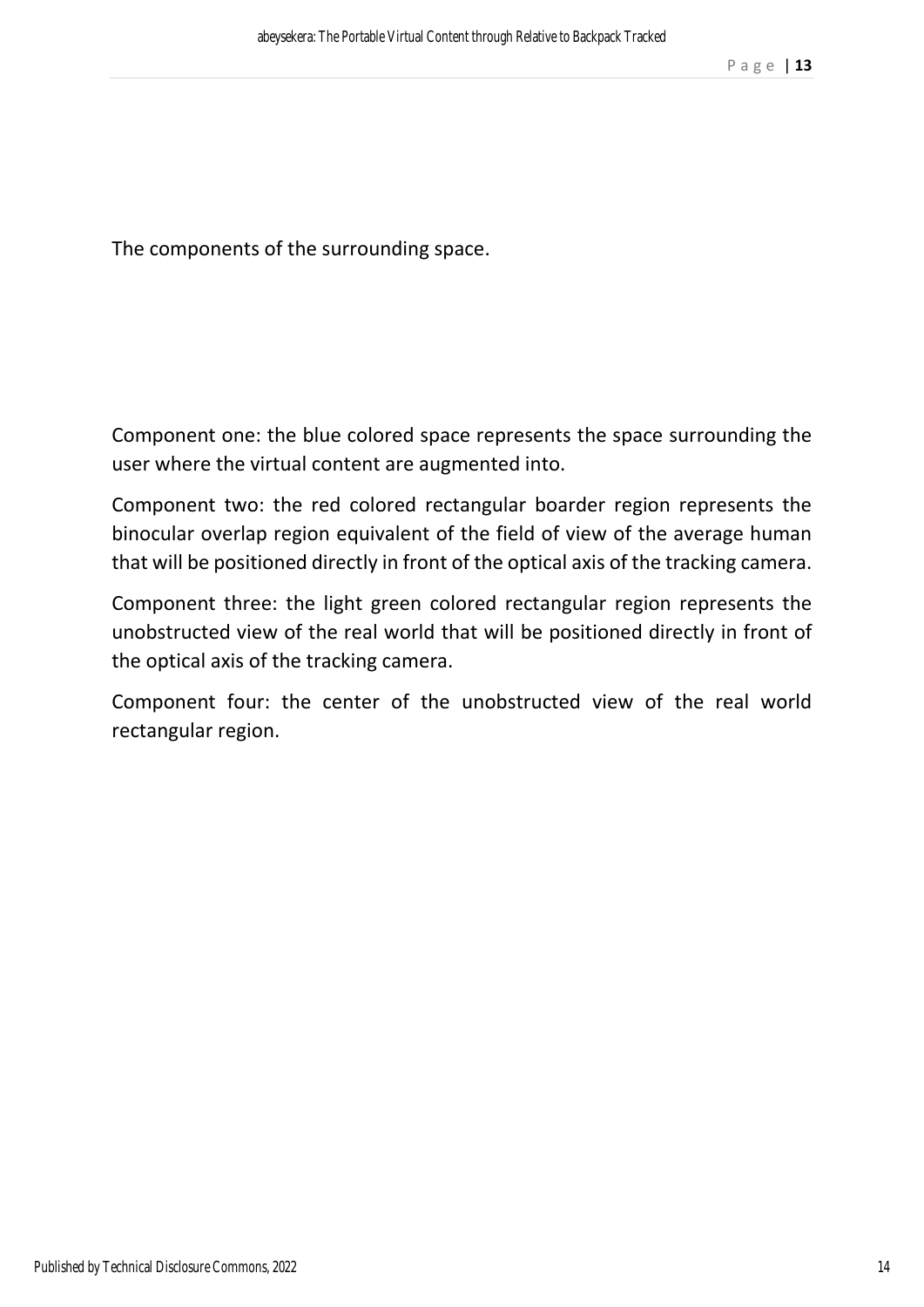All the components of the entire system that will provide the portable virtual content experience.

• The components of the helmet and the augmented reality headset.

Component one: the helmet.

This is the helmet to which the augmented reality headset and the three surfaces with markers are fixed. The following components are fixed to this helmet directly or indirectly-utilizing other structures. Components (two,three,four,five,six,seven,eight,nine,ten,eleven,twelve,thirteen). The user of this system puts on the helmet prior to experiencing the portable virtual content experience.

Component two: the structure of the augmented reality headset to which the components are fixed.

This structural part is fixed to the helmet. All the other parts consisting of the augmented reality helmet are fixed to this part directly or indirectly-utilizing other structures.

Component three: the right beam splitter.

Utilized to reflect the center focused video projection onto the right eye of the user and to make the real world visible.

Component four: the left beam splitter.

Utilized to reflect the center focused video projection onto the left eye of the user and to make the real world visible.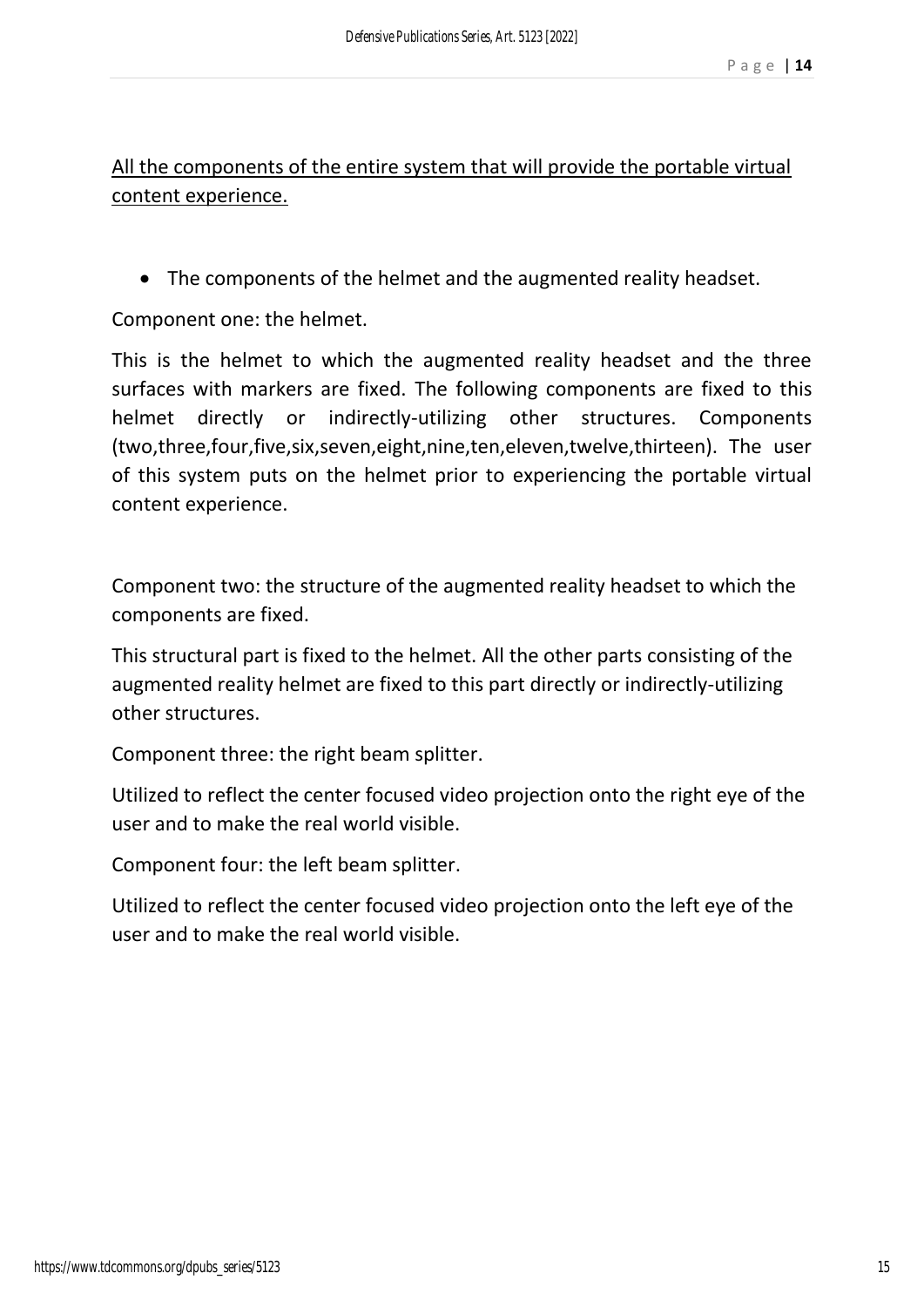Component five: the right overhead display.

To generate the video imagery that will be projected to the right eye of the user.

Component six: the left overhead display.

To generate the video imagery that will be projected to the left eye of the user.

Component seven: the right overhead transparent material plate.

The structure used to hold the right focusing convex lens.

Component eight: the left overhead transparent material plate.

The structure used to hold the left focusing convex lens.

Component nine: the right overhead focusing convex lens.

Utilized to focus the central part of the video projection projected by the right overhead video display.

Component ten: the left overhead focusing convex lens.

Utilized to focus the central part of the video projection projected by the left overhead video display.

Component eleven: the rear side of the surface with markers.

Utilized as geometrical patterns that will act as markers for tracking when this surface (rear surface) is visible to the tracking camera. This surface contains a black and white checkerboard like pattern with a red square shape at the center of the surface.

Component twelve: the right side of the surface with markers.

Utilized as geometrical patterns that will act as markers for tracking when this surface (right surface) is visible to the tracking camera. This surface contains a black and white checkerboard like pattern.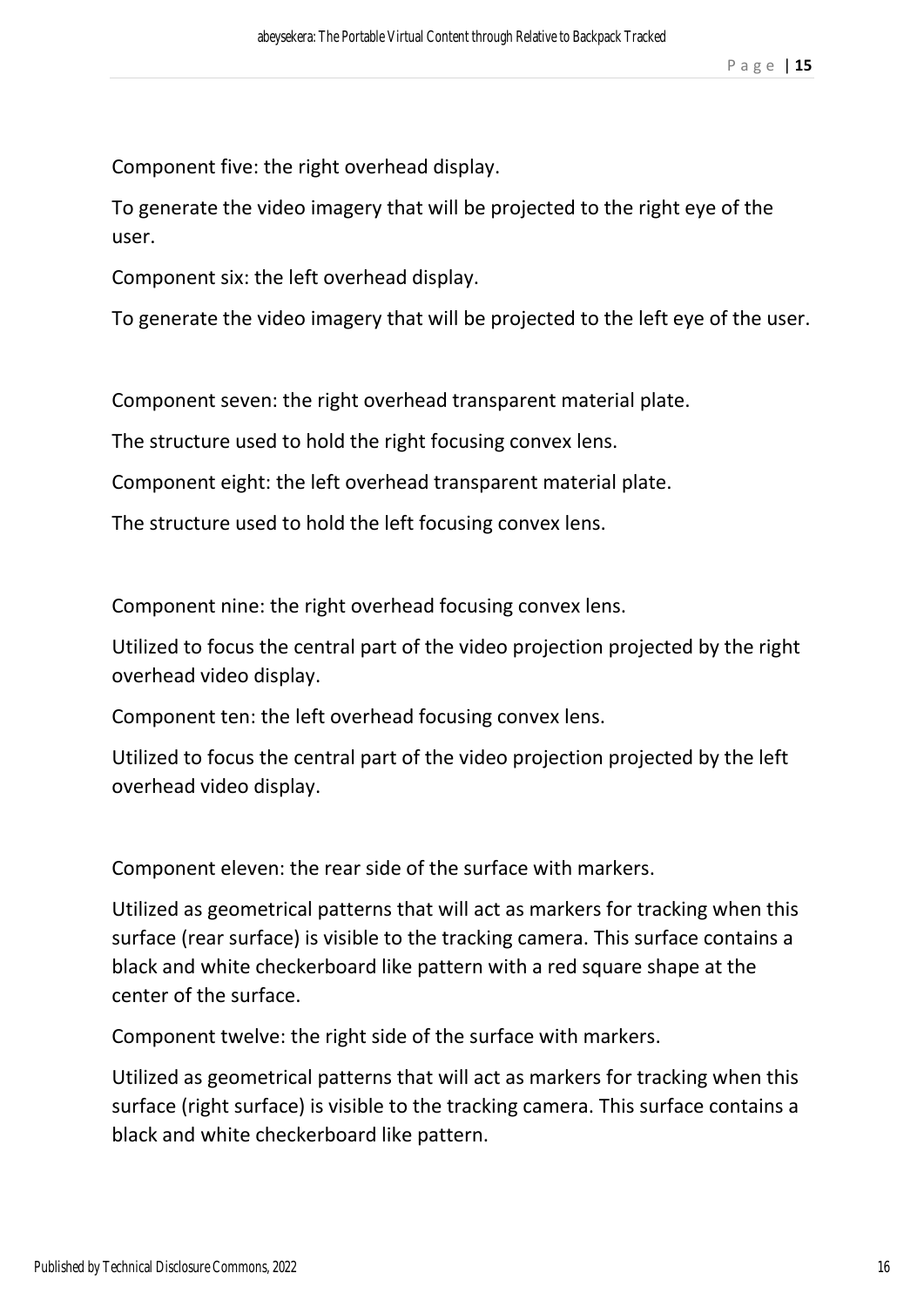Component thirteen: the left side of the surface with markers.

Utilized as geometrical patterns that will act as markers for tracking when this surface (left surface) is visible to the tracking camera. This surface contains a black and white checkerboard like pattern.

• The components of the back pack.

Component fourteen: the back pack.

The back pack is the structure utilized to house the following components. The components are the mobile computer, the tracking camera, the tracking camera mounting structure and the cable configuration.

Component fifteen: the mobile computer.

Utilized in getting the video data feedback from the tracking camera and generating the video imagery of the virtual vision. This virtual vision would be made visible to the user through the augmented reality headset mounted on the helmet.

Component sixteen: the tracking camera.

Utilized in tracking the head movements (head orientations in three degree of freedom space) of the user through tracking the helmet movements.

Component seventeen: the tracking camera mounting structure.

This structural part is utilized to mount the tracking camera.

Component eighteen: the cable configurations.

This cable configuration connects the mobile computer with the overhead dual display unit and connects the mobile computer with the tracking camera.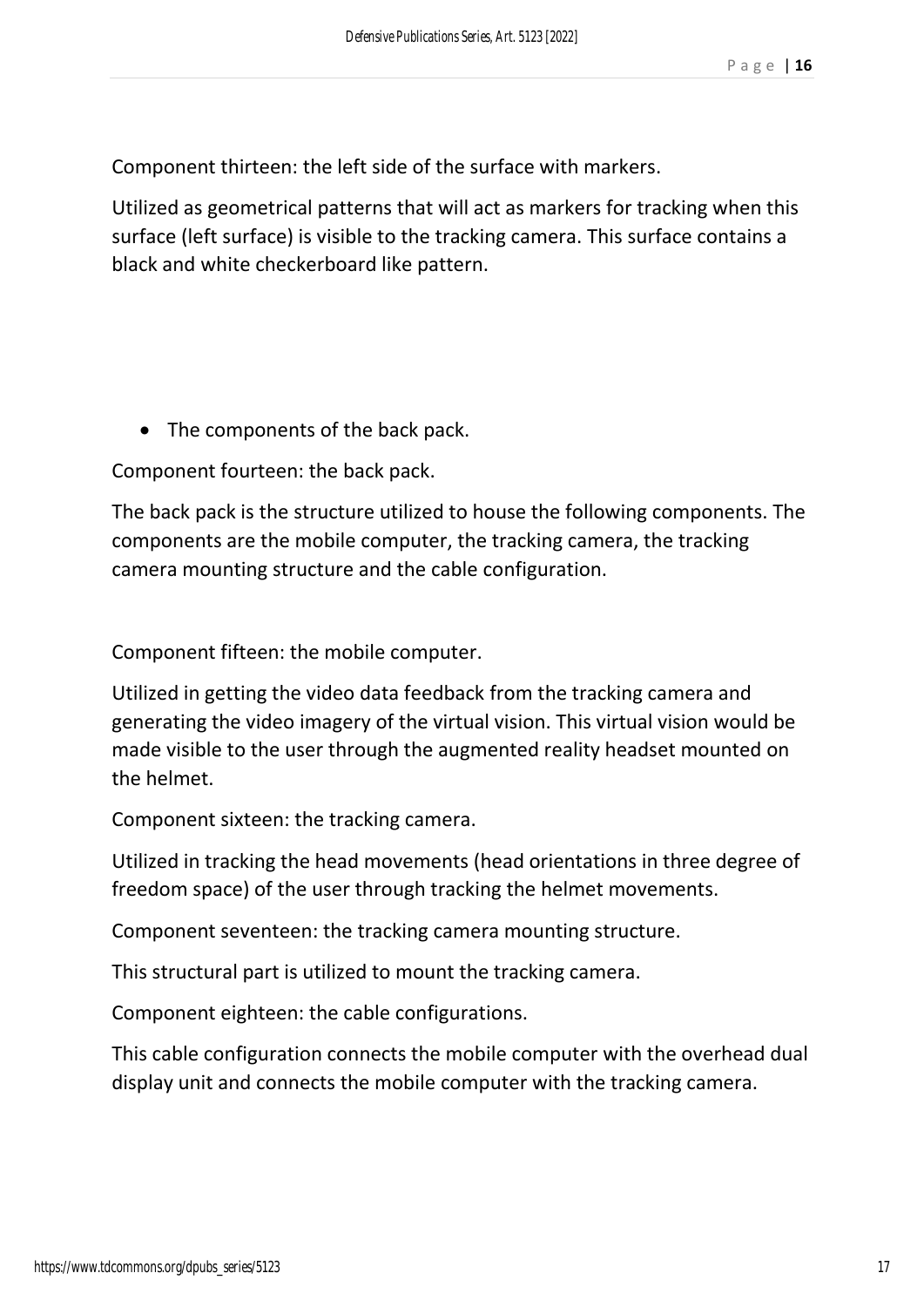Component nineteen: the right shoulder strap.

Utilized in keeping the back pack fasten onto the body over the right side.

Component twenty: the left shoulder strap.

Utilized in keeping the back pack fasten onto the body over the left side.

Component twenty-one: the right waist strap.

Utilized in keeping the back pack fasten onto the body over the below hip level right side.

Component twenty-two: the left waist strap.

Utilized in keeping the back pack fasten onto the body over the below hip level left side.

• The two kinds of axis.

Component twenty-three: the line going through the optical axis of the tracking camera lens.

The positioning of the virtual content surrounding the user is positioned relative to this central axis.

Component twenty-four: the line going through the center axis of the helmet.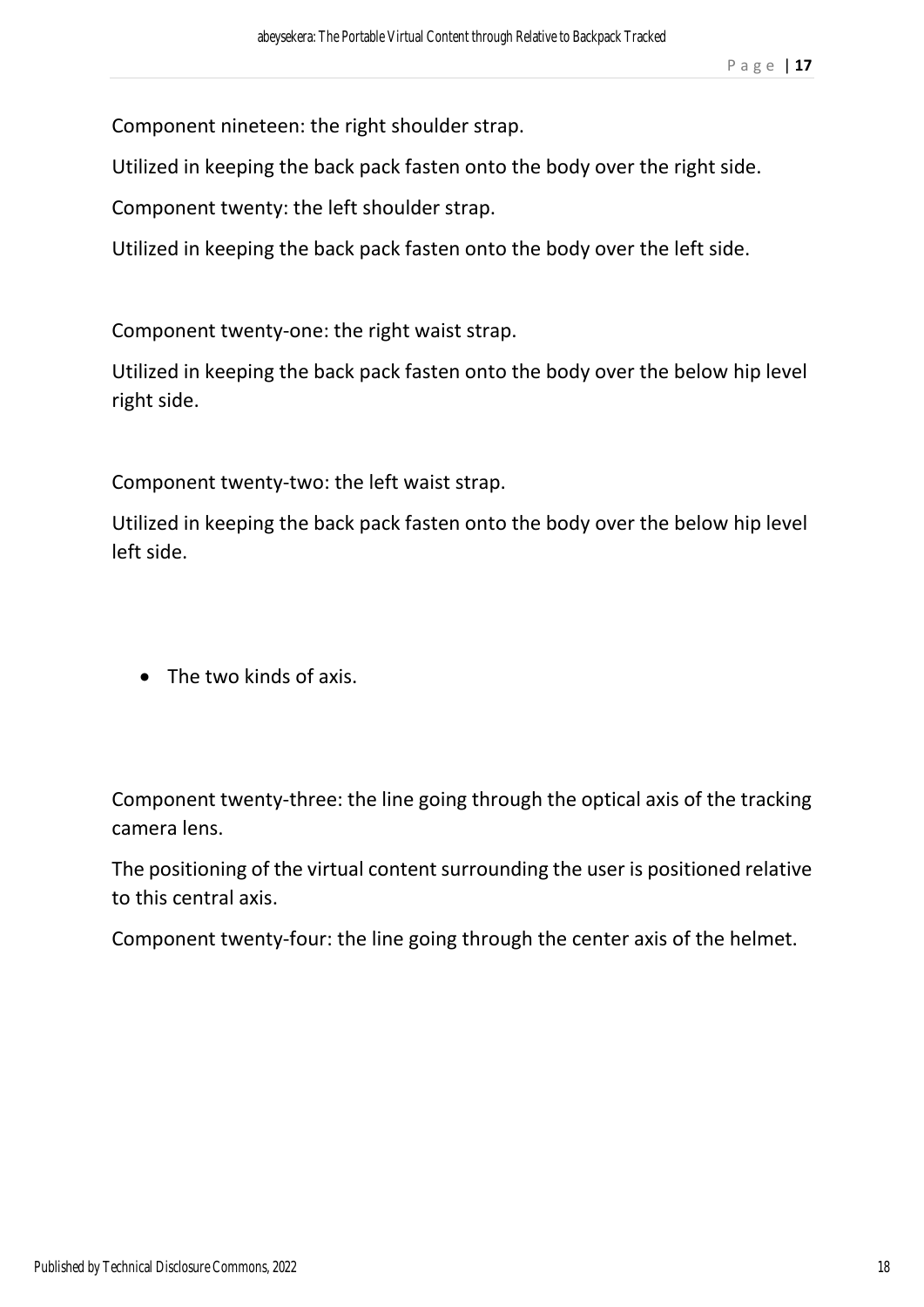• The components of the space surrounding the user.

Component twenty-five:

 The blue colored space represents the space surrounding the user where the virtual content are augmented into.

This space is the area to which the available virtual content will be augmented.

Component twenty-six:

 The red colored rectangular boarder region represents the binocular overlap region equivalent of the field of view of the average human that will be positioned directly in front of the optical axis of the tracking camera

The area inside this red rectangular boarder region is the average binocular field of view of the average user. This area is greater than the area of the unobstructed view of the real world region (Component twenty-seven).

Component twenty-seven:

 The light green colored rectangular region represents the unobstructed view of the real world that will be positioned directly in front of the optical axis of the tracking camera.

This area is smaller than the binocular field of view region. (Component twentysix). The virtual content that are augmented into the space surrounding the user are excluded from this light green colored rectangular area.

Component twenty-eight:

The center of the unobstructed view of the real world rectangular region.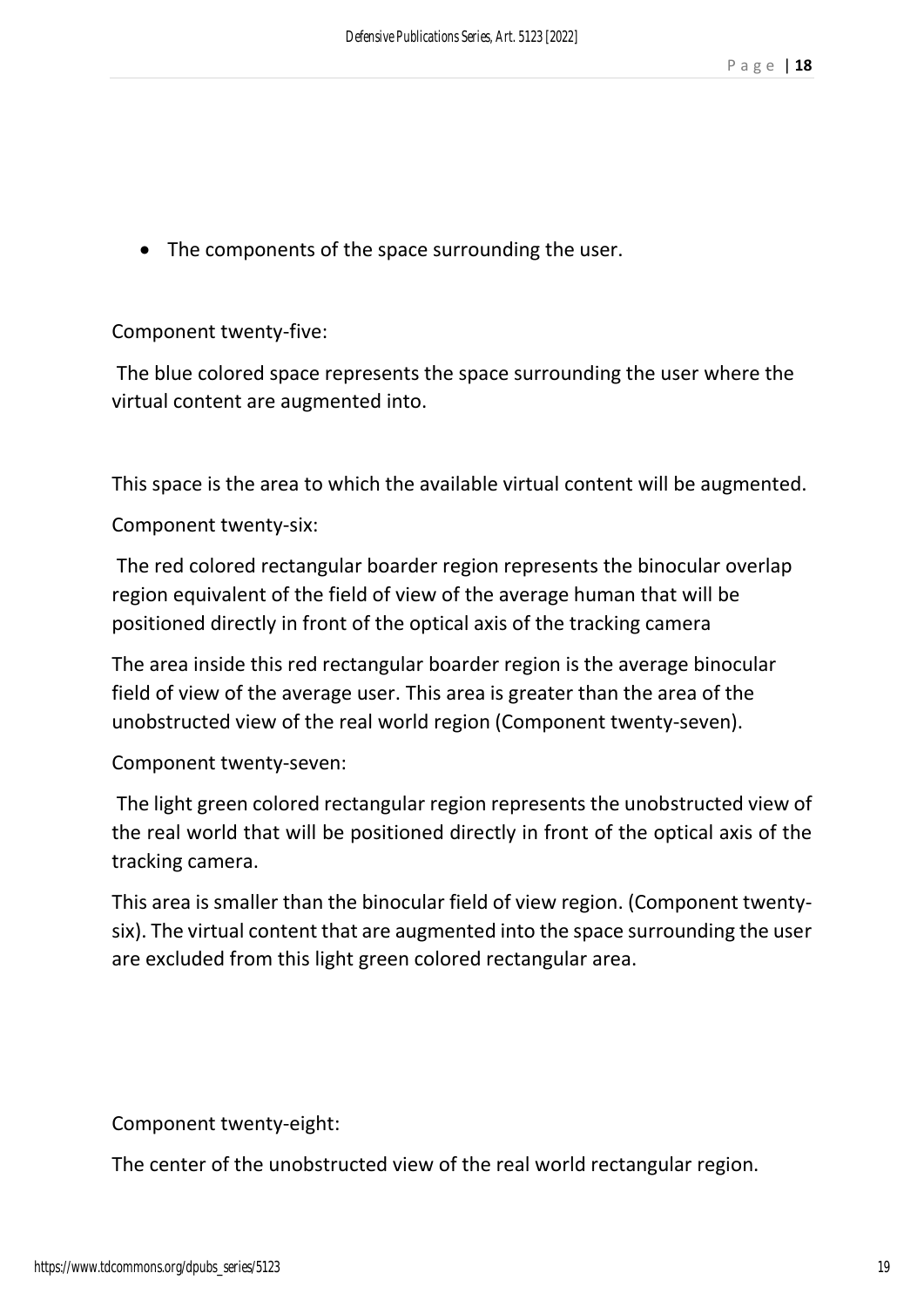The general experiences made possible with this system.

- 1. The user of this system will be able to experience virtual content that are augmented into the space surrounding him or her.
- 2. These virtual content are of two types. They are text and images.
- 3. The user will be able to experience these virtual content by orienting his or her head in space relative to the backpack's camera.
- 4. Right in front of the optical axis of the lens of the camera, will be a rectangular region that is smaller than the binocular field of view of the user.
- 5. This rectangular region will provide the user with an unobstructed view of the real world. Due to this unobstructed vision, the augmented content will be excluded from this region.
- 6. The virtual content will be only visible in the region surrounding the user which excludes the before mentioned (that was mentioned in the feature four) rectangular region.
- 7. In the space where the virtual content are positioned, the virtual content are positioned relative to the central optical axis of the camera lens of the backpack.
- 8. And this virtual space along with its virtual content, will orient (change their position in 3D space) if the backpack mounted camera orients (change its position in 3D space).
- 9. This is due to the fact that as mentioned before, in the space where the virtual content are positioned, the virtual content are always positioned relative to the central optical axis of the camera lens of the backpack.
- 10.Therefore, whenever the user (with this system) displaces from one point in space to another, this virtual space (with the augmented content) will also correspondingly will displace from the old position to the new position in 3D space.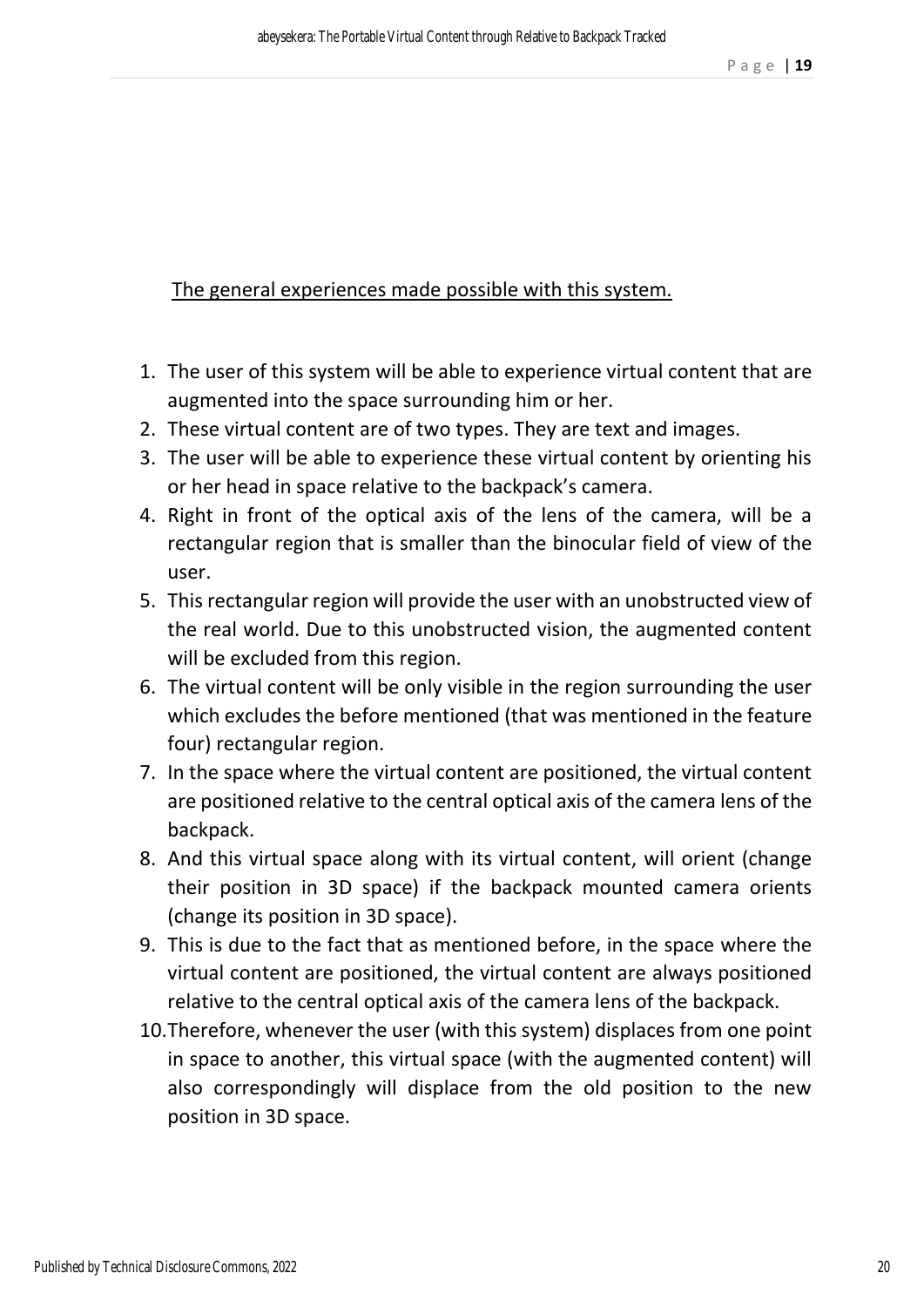- 11.This feature (described in experience type ten), will enable the user of this system to experience a collection of virtual content that are augmented into the field of view surrounding him or her that are portable.
- 12.Also, the user of this system will be able to experience the virtual experience during the process which results in the displacement. This process is the motion which resulted in the displacement.

#### The experience implementing method.

• The method of how the system tracks the movements of the user's head and thereby generating the corresponding virtual vision is described below.

The system consists of two main mechanisms. They are described below.

Mechanism one: the tracking of the user head movements relative to the back pack mounted tracking camera and the generation of the virtual vision.

The back pack mounted camera which is stationary relative to the back pack and thereby the body, will track the movements of the users head and thereby the helmet movements relative to the camera. This is achieved by the back pack mounted mobile computer getting the frames of the video footages captured by the camera and analyzing them. This video data is transferred from the camera to the mobile computer through the utilization of the cable configuration described as component eighteen in "all the components of the entire system that will provide the portable virtual content experience. The mobile computer will analyze the obtained video footages frame by frame. This analysis process is utilized to determine the changes in the views of the orientations of the geometric patterns of the surfaces with checkerboard like markers as the user orients his or her head to look around the surrounding space. This change analysis will assist the mobile computer in determining the exact direction the user is looking at (gazing at) in any given time. This information about the exact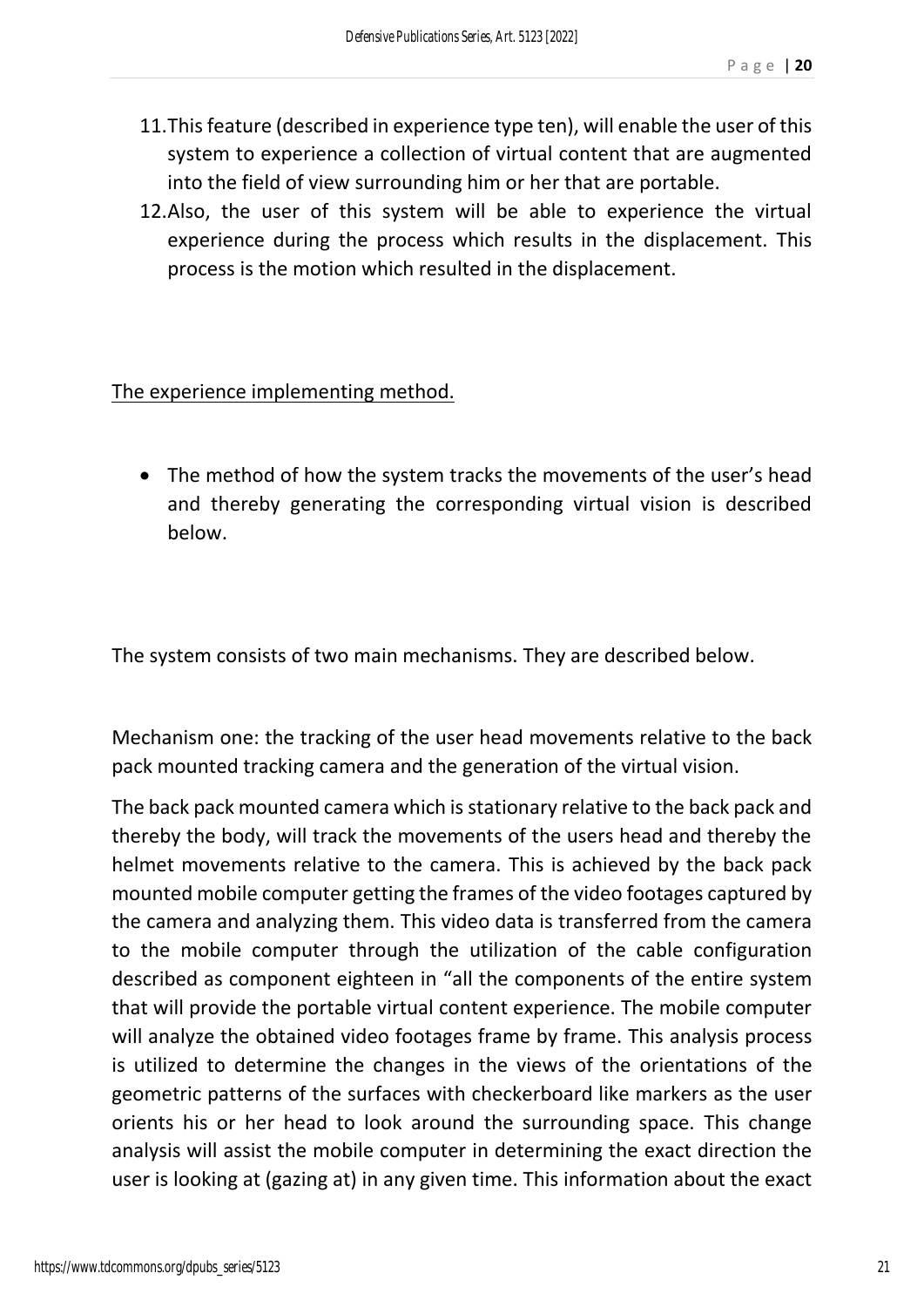direction the user is looking at will enable the mobile computer to generate the exact corresponding virtual vision the user should see through the augmented reality headset in that direction. The mobile computer upon generating this virtual vision will send that as a video stream to the augmented reality headset to be displayed as a set of projections to the user. This sending process of the video stream is achieved by the utilization of the cable configuration described as component eighteen in "all the components of the entire system that will provide the portable virtual content experience.

Mechanism two: the video projection generation by utilizing the augmented reality headset.

The augmented reality headset, upon receiving the above mentioned video stream (the information containing the virtual vision imagery) described in mechanism one, will execute the following mechanisms to enable the user to experience that virtual vision as a set of projections.

The video stream of the virtual vision will be displayed as a set of video footages by the dual overhead displays labelled as component seven in the side diagram of the helmet with the augmented reality headset fixed to the helmet and as component two and eleven in the front diagram of the augmented reality headset.

These video footages that was displayed by the dual overhead displays will be transformed as a set of central region focused projections by the dual overhead convex focusing lenses labelled as component five in the side diagram of the helmet with the augmented reality headset fixed to the helmet and as component four and nine in the front diagram of the augmented reality headset.

These dual overhead focusing convex lenses are fixed to the dual overhead transparent materials plate labelled as component six in the side diagram of the helmet with the augmented reality headset fixed to the helmet and as component three and ten in the front diagram of the augmented reality headset.